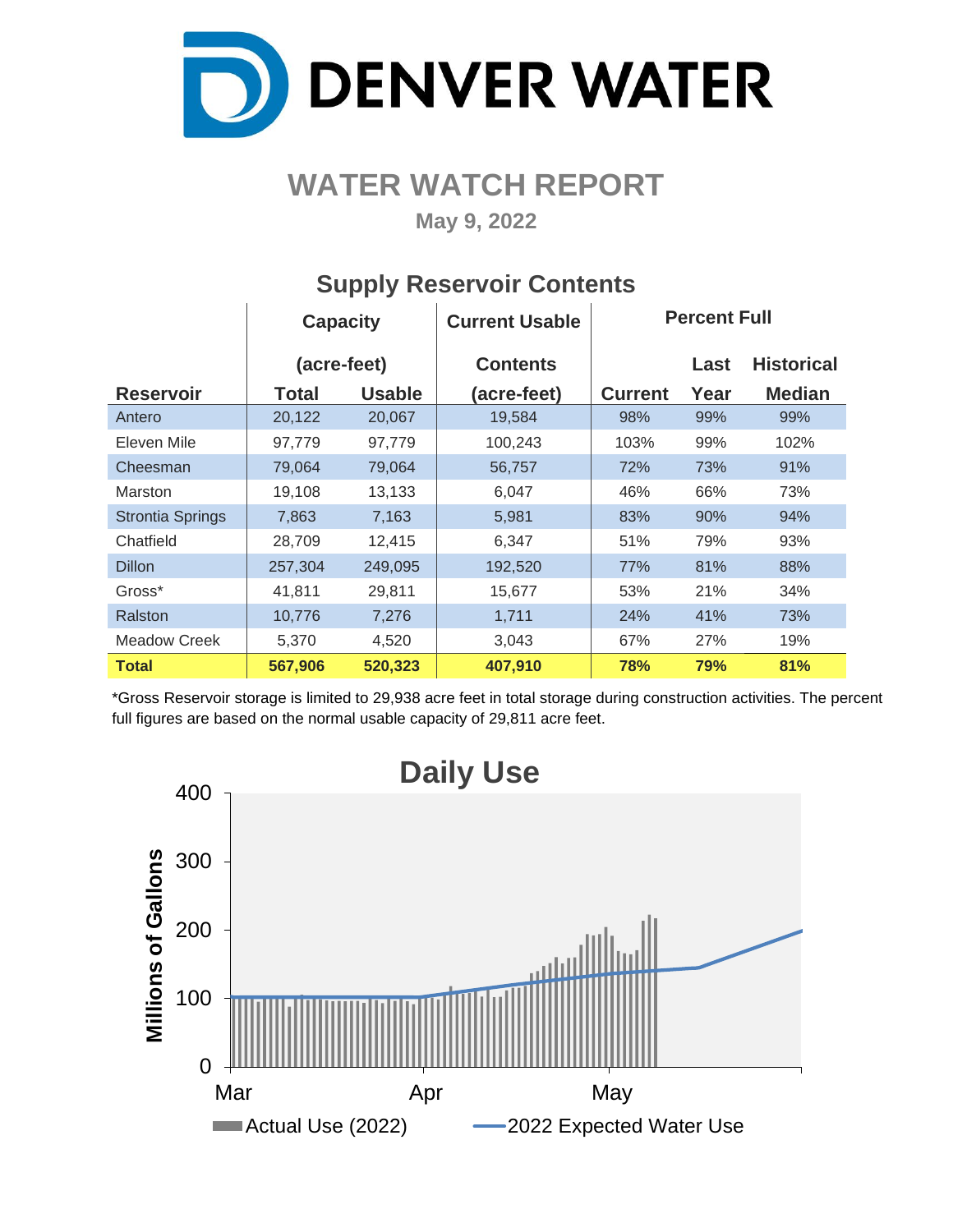## **Supply Reservoir Contents**



Note: Denver Water forecasts seasonal reservoir storage contents under dry future weather, normal future weather and wet future weather scenarios.

Gross Reservoir storage is limited to 29,938 acre feet in total storage during construction activities. The percent full figures are based on the normal usable capacity of 29,811 acre feet.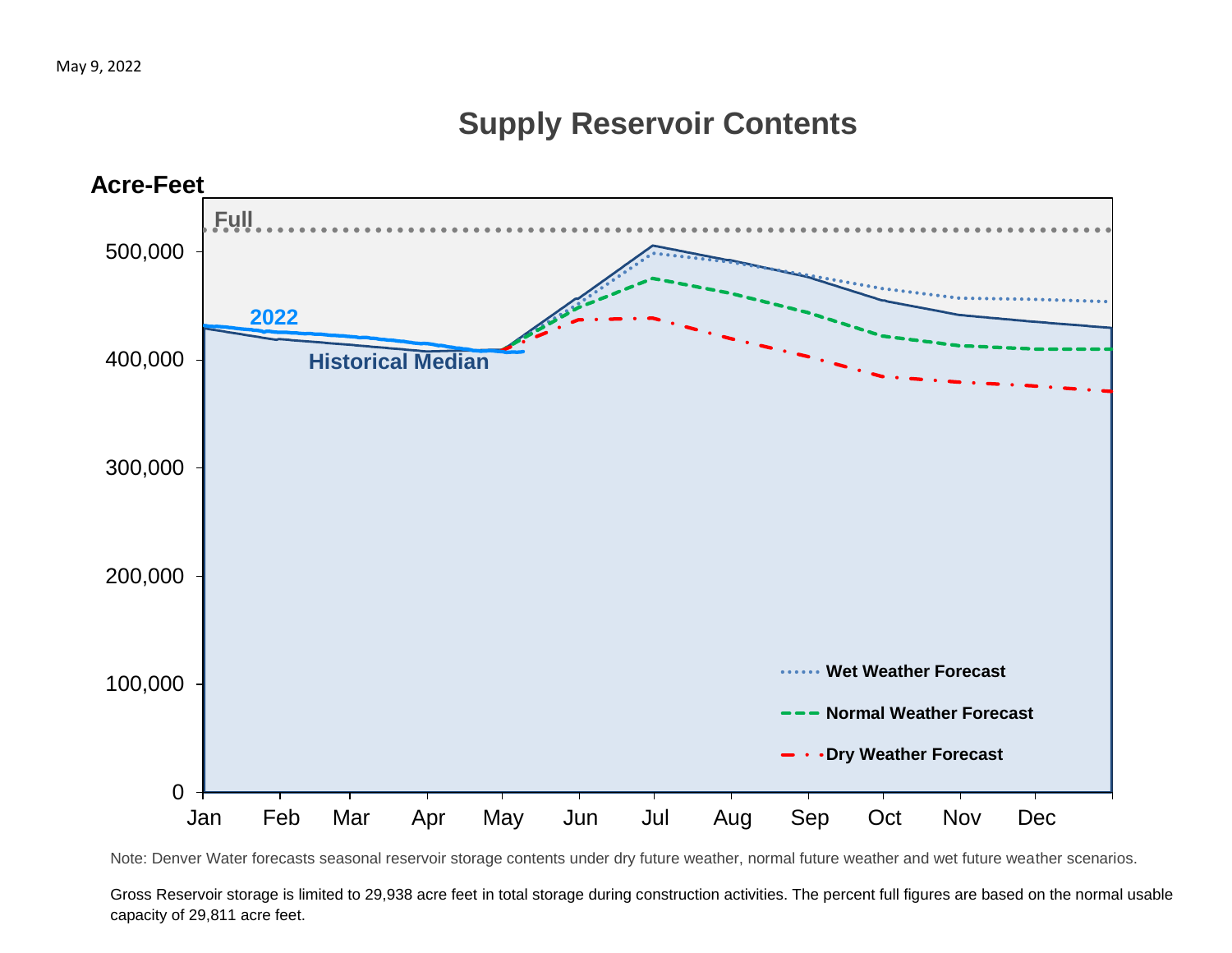

# **May Precipitation**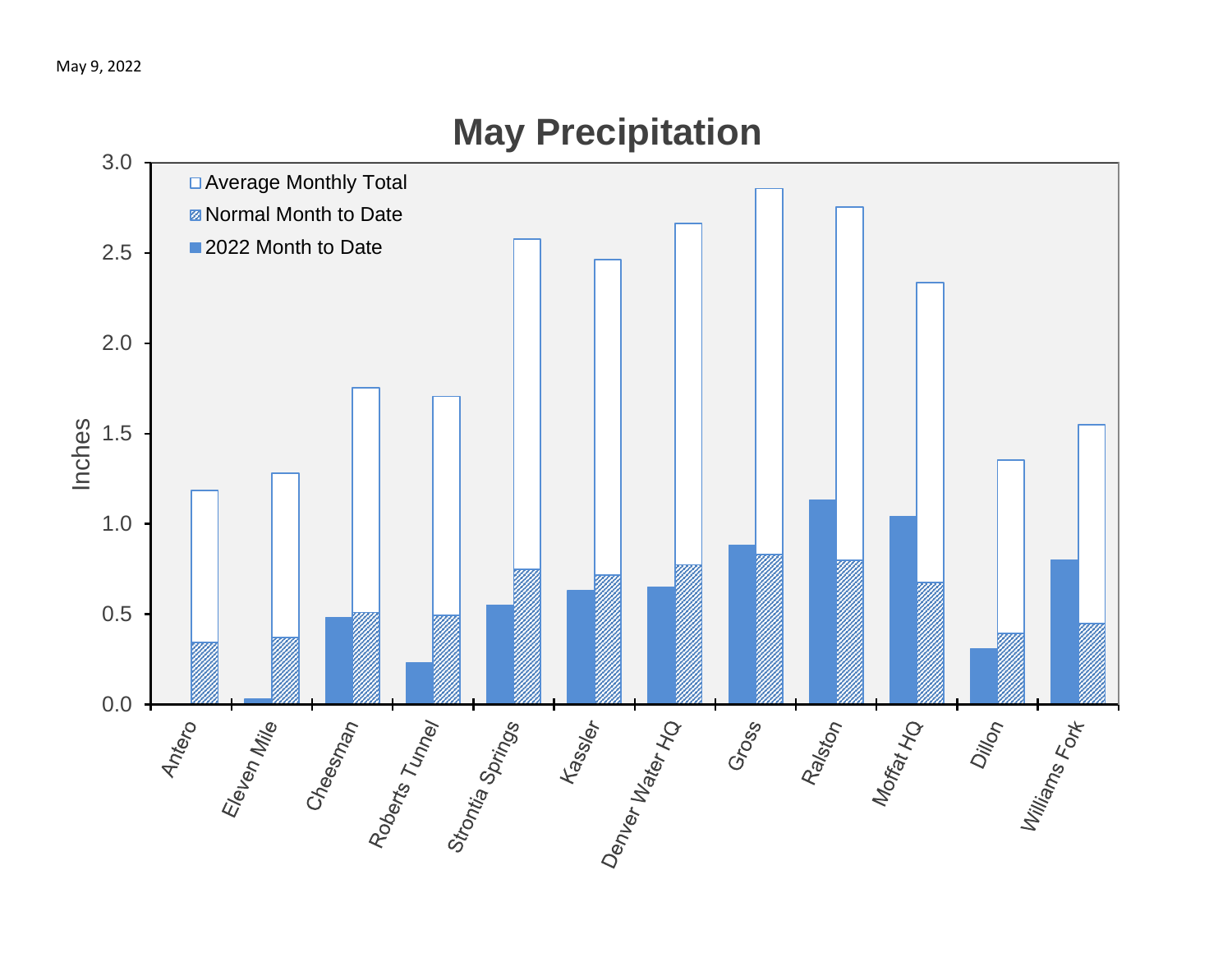

Data are from the 7 Snotel stations above Denver Water's Upper South Platte diversion

## **Snowpack: Colorado River Watershed**

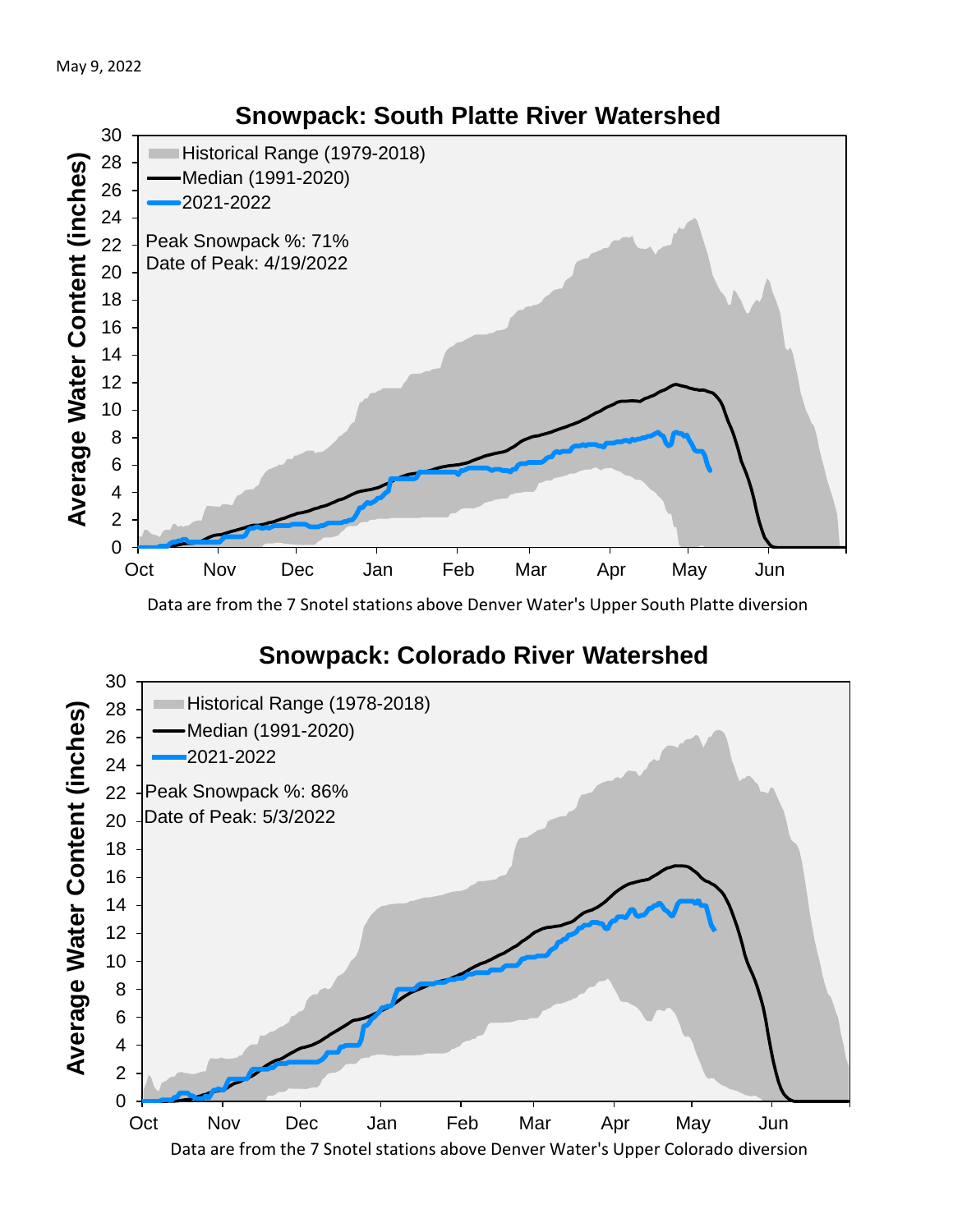

#### **CUMULATIVE PRECIPITATION: COLORADO RIVER WATERSHED**



**CUMULATIVE PRECIPITATION: SOUTH PLATTE RIVER WATERSHED**

Data are from the 7 SNOTEL stations above Denver Water's Upper Colorado diversion facilities.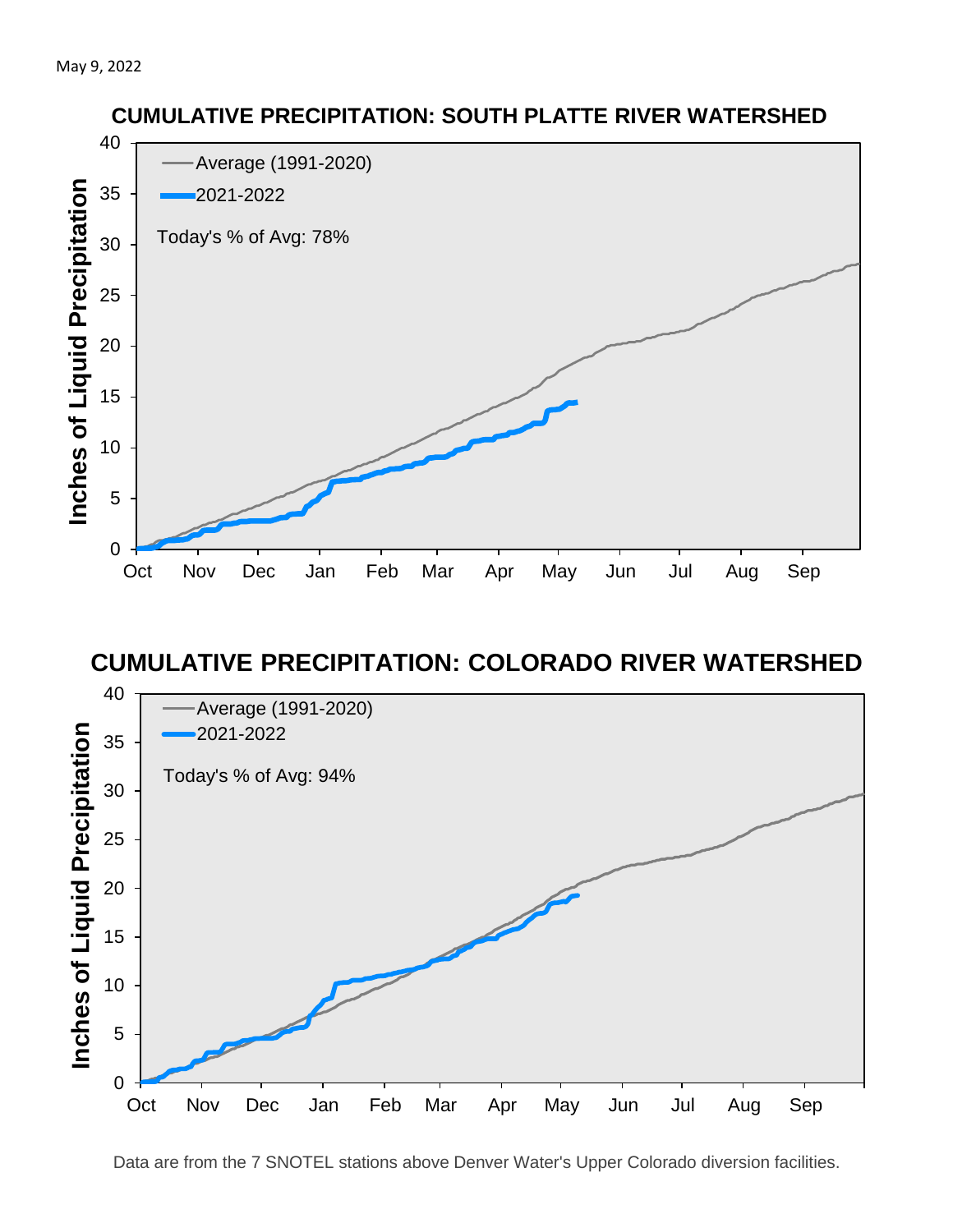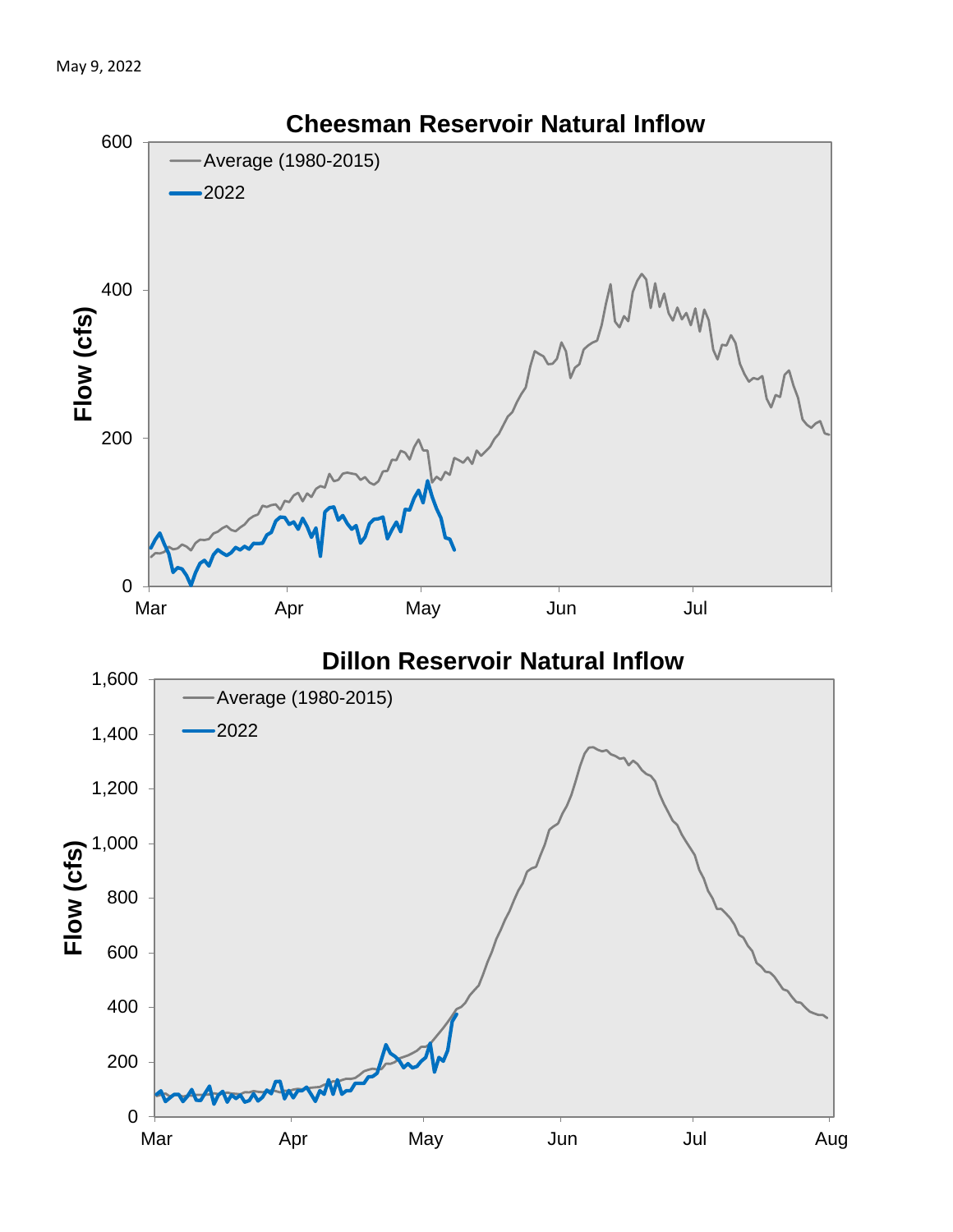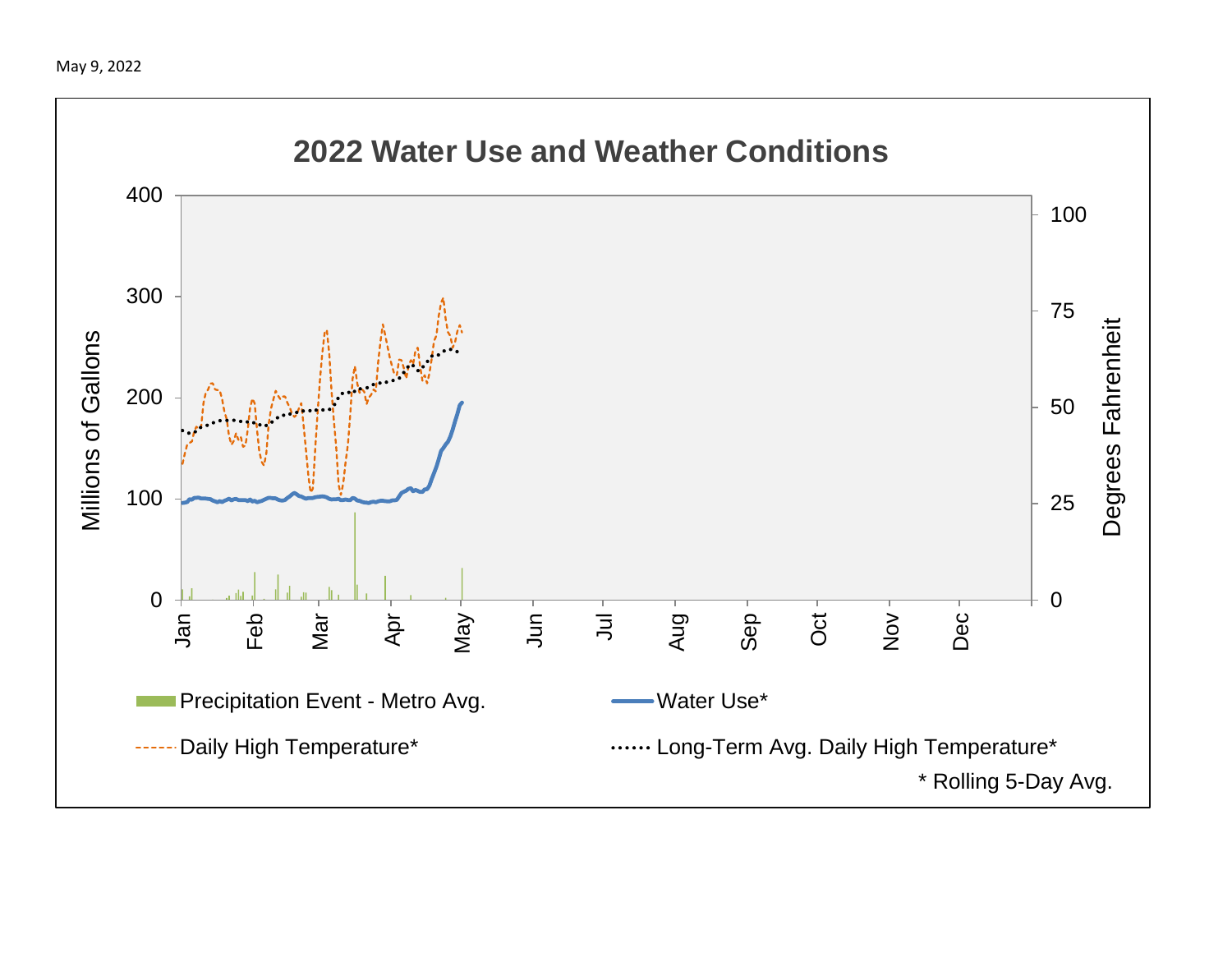|                                                       | <b>Denver Water Use and Reservoir Contents 2022</b> |            |            |            |            |     |     |     |     |     |     |     |         |
|-------------------------------------------------------|-----------------------------------------------------|------------|------------|------------|------------|-----|-----|-----|-----|-----|-----|-----|---------|
|                                                       | Jan                                                 | Feb        | Mar        | Apr        | May        | Jun | Jul | Aug | Sep | Oct | Nov | Dec | YTD-Avg |
| Predicted End-of-Month Supply Reservoir               |                                                     |            |            |            | 447,500    |     |     |     |     |     |     |     |         |
| Contents (Full = 518,449 AF)                          |                                                     |            |            |            |            |     |     |     |     |     |     |     |         |
| Actual End-of-Month Supply Reservoir<br>Contents (AF) | 425,595                                             | 421,903    | 415,083    | 407,905    |            |     |     |     |     |     |     |     |         |
| Actual % Full                                         | 82%                                                 | 81%        | 80%        | 79%        |            |     |     |     |     |     |     |     |         |
| Historical Median % Full                              | 81%                                                 | 80%        | 79%        | 79%        | 88%        | 98% | 95% | 92% | 88% | 85% | 84% | 83% |         |
| 2022 Expected Daily Use (MG)                          | 105                                                 | 104        | 102        | 120        | 157        | 257 | 298 | 292 | 270 | 158 | 105 | 101 | 111     |
| Actual Daily Use (MG)                                 | $\mathbf{1}$<br>92                                  | 98         | 102        | 102        | 192        |     |     |     |     |     |     |     |         |
|                                                       | $\overline{2}$<br>100                               | 95         | 101        | 102        | 169        |     |     |     |     |     |     |     |         |
|                                                       | $\mathsf 3$<br>100                                  | 100        | 101        | 99         | 166        |     |     |     |     |     |     |     |         |
|                                                       | 4<br>105                                            | 105        | 100        | 109        | 165        |     |     |     |     |     |     |     |         |
|                                                       | 5<br>99                                             | 97         | 95         | 118        | 171        |     |     |     |     |     |     |     |         |
|                                                       | 6<br>101                                            | 103        | 100        | 108        | 214        |     |     |     |     |     |     |     |         |
|                                                       | $\overline{7}$<br>100<br>8<br>101                   | 100<br>100 | 102<br>101 | 107<br>108 | 222<br>217 |     |     |     |     |     |     |     |         |
|                                                       | $\mathsf g$                                         |            |            | 112        |            |     |     |     |     |     |     |     |         |
| D                                                     | 101<br>10<br>99                                     | 102<br>98  | 103<br>88  |            |            |     |     |     |     |     |     |     |         |
| Α                                                     | 11                                                  |            |            | 103<br>115 |            |     |     |     |     |     |     |     |         |
| Υ                                                     | 100<br>12                                           | 97         | 100        |            |            |     |     |     |     |     |     |     |         |
|                                                       | 98<br>13                                            | 96         | 105        | 102        |            |     |     |     |     |     |     |     |         |
|                                                       | 101                                                 | 99         | 98         | 103        |            |     |     |     |     |     |     |     |         |
| O                                                     | 14<br>93                                            | 105        | 102        | 112        |            |     |     |     |     |     |     |     |         |
| F                                                     | 15<br>96                                            | 108        | 99         | 116        |            |     |     |     |     |     |     |     |         |
|                                                       | 16<br>96                                            | 105        | 97         | 116        |            |     |     |     |     |     |     |     |         |
| М                                                     | 17<br>103                                           | 106        | 96         | 118        |            |     |     |     |     |     |     |     |         |
| O                                                     | 18<br>96                                            | 106        | 97         | 137        |            |     |     |     |     |     |     |     |         |
| N                                                     | 19<br>100                                           | 98         | 96         | 140        |            |     |     |     |     |     |     |     |         |
| T                                                     | 20<br>100                                           | 99         | 97         | 148        |            |     |     |     |     |     |     |     |         |
| н                                                     | 21<br>102<br>22<br>95                               | 102        | 96         | 152        |            |     |     |     |     |     |     |     |         |
|                                                       |                                                     | 100        | 94         | 160        |            |     |     |     |     |     |     |     |         |
|                                                       | 23<br>102<br>24<br>102                              | 102<br>102 | 102<br>98  | 151<br>159 |            |     |     |     |     |     |     |     |         |
|                                                       | 25<br>95                                            | 99         | 93         | 160        |            |     |     |     |     |     |     |     |         |
|                                                       | 26<br>101                                           | 103        | 101        | 178        |            |     |     |     |     |     |     |     |         |
|                                                       | 27<br>94                                            | 104        | 97         | 194        |            |     |     |     |     |     |     |     |         |
|                                                       | 28<br>103                                           | 103        | 102        | 192        |            |     |     |     |     |     |     |     |         |
|                                                       | 29<br>96                                            |            | 96         | 194        |            |     |     |     |     |     |     |     |         |
|                                                       | 30<br>102                                           |            | 92         | 204        |            |     |     |     |     |     |     |     |         |
|                                                       | 31<br>91                                            |            | 101        |            |            |     |     |     |     |     |     |     |         |
| <b>Monthly Average</b>                                | 99                                                  | 101        | 98         | 134        | 189        |     |     |     |     |     |     |     | 113     |
| % of 2022 Expected Daily Use                          | 94%                                                 | 97%        | 97%        | 112%       | 121%       |     |     |     |     |     |     |     | 102%    |

Notes: 1) "AF" denotes acre-feet. "MG" denotes million gallons. 2) Expected Daily Use is based on historical use with normal weather conditions. 3) The predicted end-of-month supply reservoir contents figures assume normal weather after May 2<sup>nd</sup>, 2022. 4) The differences between predicted and actual end-of-month supply reservoir contents are the result of normal estimation error of daily use, supply, evaporation, carriage losses and raw water deliveries. 5) Predicted supply reservoir contents last updated on May 2<sup>nd</sup>, 2022. 6) Daily water figures are subject to change.